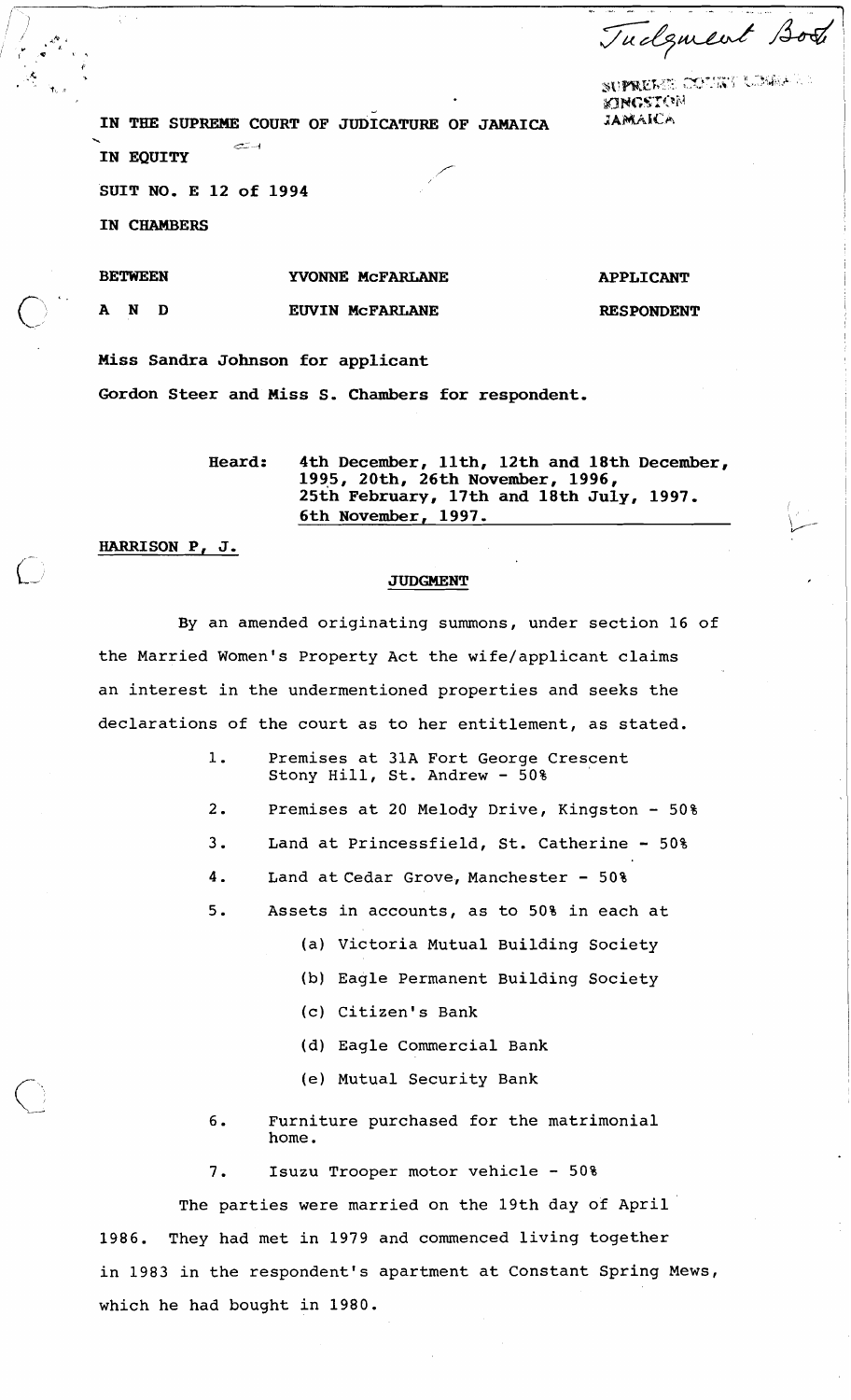The applicant in her earlier affidavit said that they started living together in 1980 and later she said that it was in 1982. I prefer the evidence of the respondent in this regard, that it was in 1983.

In 1982 the applicant was employed as a dental nurse<br>at Duke Street, Kingston. In 1991 she earned approximately \$904 per month.

The applicant said, in cross-examination,

"In 1982..... salary roughly \$1,000 per month gross take home about \$900.00. In 1990 my salary was about \$4,000 (per month). In 1983 (it was) about (\$2,000) per month. Most of the \$2,000 to buy food, helper, telephone help with maintenance and I would give towards savings - it varies. not remember. He would give me money and I would give him - we working on a mutual understanding. "

The applicant probably also worked on Saturday up to 1985 at the dental school earning \$150.00 for the day's work.

The household expenses in 1984 - 1985 was approximately \$1,500 per month.

Although the applicant said also, in cross-examination,

"When I paid household expenses I gave money to respondent to save<br>it - it varied, not recall how much<br>....................".

in answer to the suggestion, that she did not give the respondent any money to save, she also said,

> "After spending my income on household, after paying mortgage whatever left he<br>saved. I had an account for myself. I saved. I had an account for myself. save in it. It was for both of us.

> His income could pay all the bills with my help - that is why he could save so much. "

It is unlikely that the applicant gave or had any money based on her earnings to give or did in fact give to the respondent any money to save. I did not find her evidence in this respect worthy of belief. The applicant stated that she "did an antique furniture business" from she was 16 years old.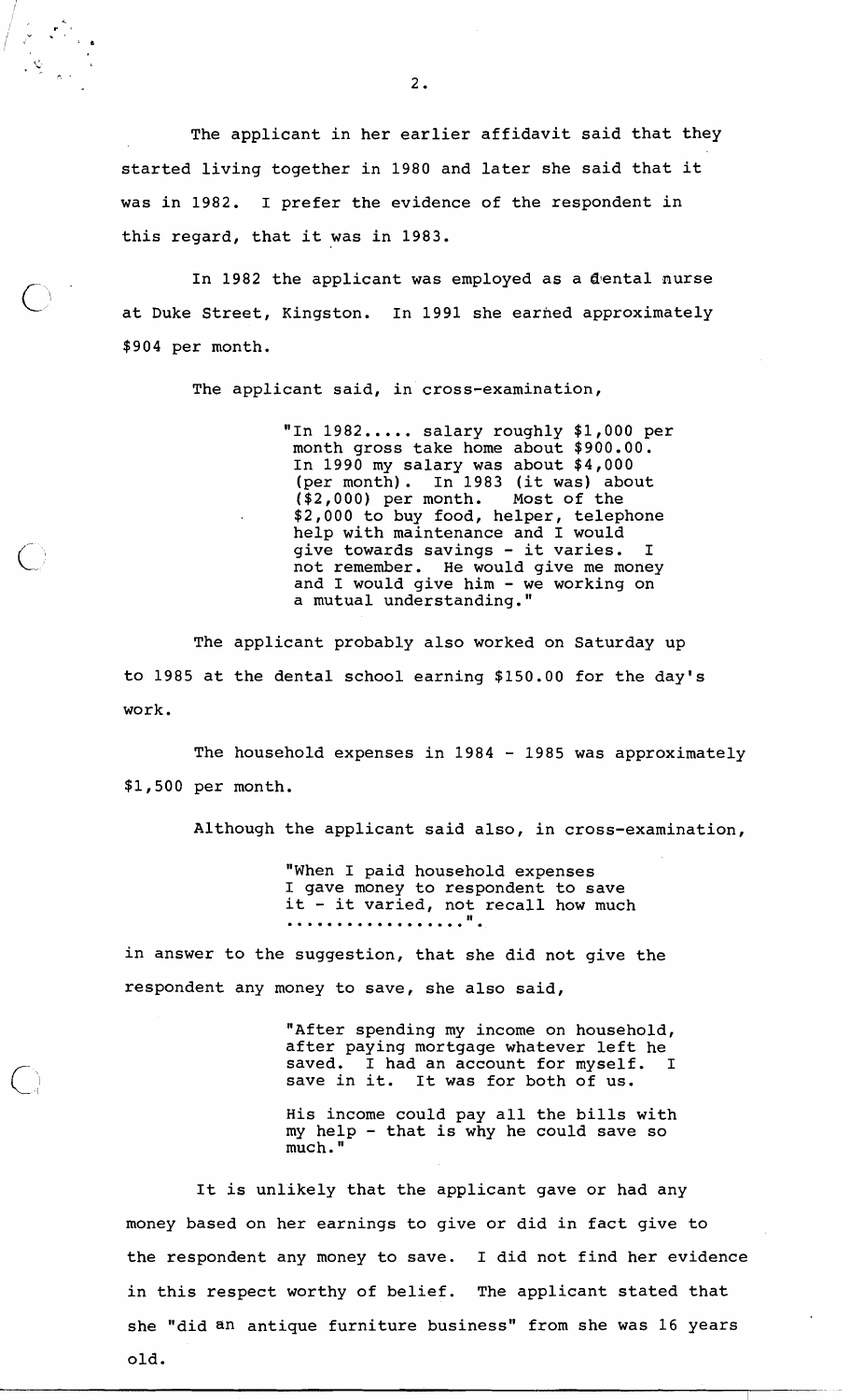"Sometimes I made a \$40,000 over the year".

She did not remember how much she made from the antique business in 1982, 1983 or 1984, did mostly buying for the household in 1989, 1990 and 1991, did not remember if.she.made a profit in 1987 or 1988 because as she was "working with the government" and admitted,

> **'I....** A great part of the business was done by barter system exchanging itemsnear value."

The applicant probably had no profitable trade in the antique business; having stated that she called "antique" old furniture "18th century early 19th century", was unaware that the year "1832" was in the 19th century.

The respondent paid the electricity and the mortgage on the premises on which the parties lived- the applicant admitted this in cross-examination; she probably at times assisted in paying for food.

The respondent was employed to Jamaica Public Service from 1979 as an electrical engineer, and in 1988 when he lefthe was assistant superintendent in charge of transmission line islandwide. His salary in 1985 was \$80,000 per annum net income increasing to \$120,000 in 1988. In addition, he had earnings from private contracts that he performed while employed at the Jamaica Public Service.

The premises of 31A Fort George Drive was bought by the respondent; the deposit was paid on 18th November, 1986 by the respondent and the title was issued in his name only when the transfer was registered on 22nd December, 1986. This was the matrimonial home.

The applicant stated, in her affidavit filed 11th January 1994,

> "...in December 1986.....31A Fort George Crescent ..... was erroneously transferred into the Respondent's name alone and .... when the mistake was discovered the Respondent transferred the premises into both our names holding as joint tenants.''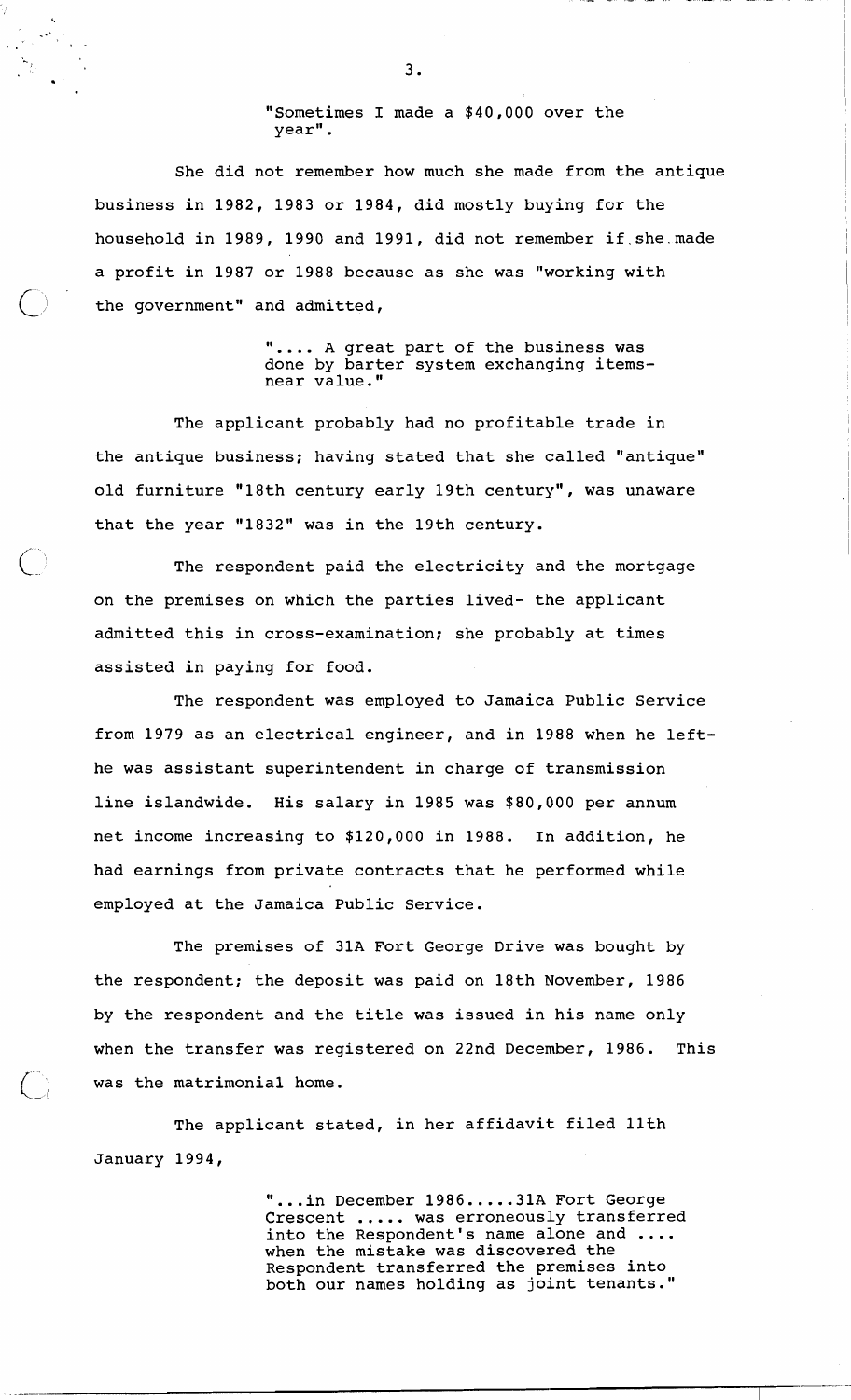The title to the said property was transferred "by way of gift", into the name of "Euvin Matthew McFarlane" and "Yvonne Margaret McFarlane his wife; the transfer was registered on 24th June, 1987.

There is no evidence to support the applicant's contention that the property. was bought from joint funds into which both had pooled their resources, or that it was transferred into the respondent's sole name, by mistake.

At the time of purchase of the said property, the respondent paid to the vendor Mrs. Sheila Finlayson a further sum of \$140,000 for "appliances, equipment and other household articles." The respondent received money from his mother Miss Joyce Richards, who then lived and worked in the United States of America as an office cleaner. She also sent out to Jamaica items for sale, which assisted him in the purchase.

 $\circ$ 

**L-,** 

The property at Cedar Grove, Manchester was bought on 7th November, 1986 not from "joint resources" of the applicant and respondent but from money of the respondent's mother, the said Joyce Richards. she was called by the applicant as a witness and she confirmed the purchase. She placed respondent's name on the title, see receipt for deposit \$30,000 and dated 7th November, 1986 exhibited to affidavit of Euvin McFarlane dated 18th October 1995.

The property at Princessfield, St. Catherine was bought by the respondent in 1984 with funds provided by himself and his mother. No interest arises therein in favour of the applicant; the property was not bought, as the applicant contends,

"... with help of our resources..."

The premises at 20 Melody Drive, Kingston was bought by the respondent in December 1988 with his sole funds. A subsequent transfer into the names of "Euvin and Yvonne McFarlane" was registered on 16th December 1988. There is no evidence in the affidavits relied on by the applicant to show that the purchase was from a "joint fund" or from "pooled resources". At these premises the applicant opened and operated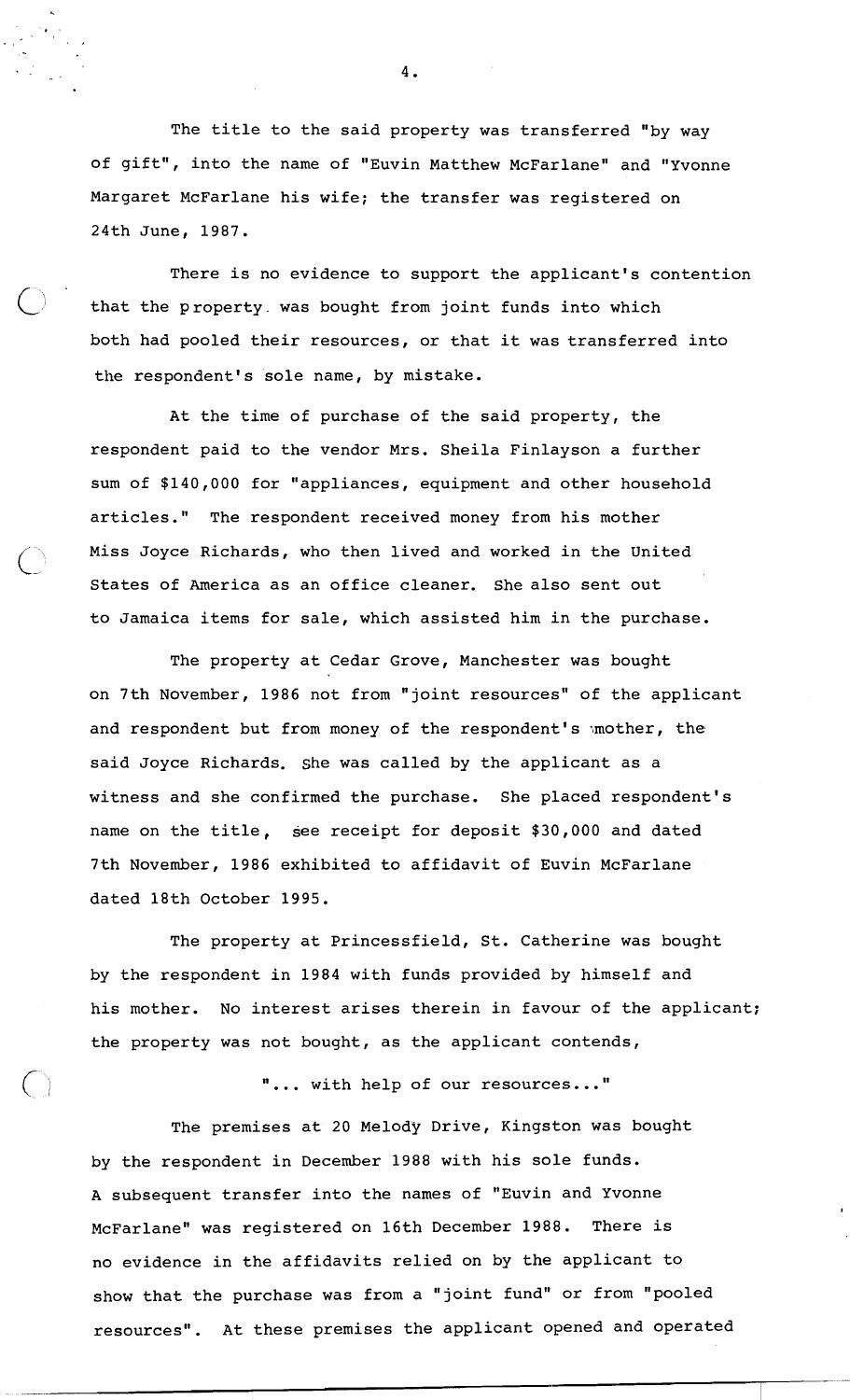a garage but later closed it as a failed venture in August 1992. He also operated there an entertainment centre. There he held among other forms of entertainment, dances on Sundays and Fridays. The applicant provided food for sale to patrons on the dance occasions; it is unlikely that with her regular employment , the applicant had any opportunity to operate<br>as she claims, a restaurant business on these premises. The as she claims, a restaurant business on these premises. respondent rented out some of the shops on the premises. It was a quite simplistic reply the applicant gave when asked in cross examination, what is the business in which she claimed she was involved with the respondent? She said "the business of saving!"

There were several accounts in which the applicant C claims a half interest.

- (1) Citizens Bank
	- (a) Two deposit accounts in the names of Joyce Richards and Euvin McFarlane closed on 11th May, 1991 and 5th June 1991, respectively
	- (b) Deposit account in the names of Euvin and Joyce McFarlane - closed on 5th June, 1991
- (2) Eagle Permanent Building Society
	- (a) Savings account in the names of Euvin and Joyce McFarlane - opened November 1990 - Joyce McFarlane's name was removed by instructions by Euvin McFarlane.
	- (b) Two certificates of deposit in the names of Euvin and Joyce McFarlane, opened in October and November, 1990 respectively, encashed and re-deposited in the name of Euvin McFarlane only and encashed finally on 23rd August, 1991.
- **(3)** Eagle Commercial Bank
	- (a) Foreign currency savings account in in the names of Euvin McFarlane and Joyce Richards - opened on 13th October, 1993.
	- (b) a safety deposit box.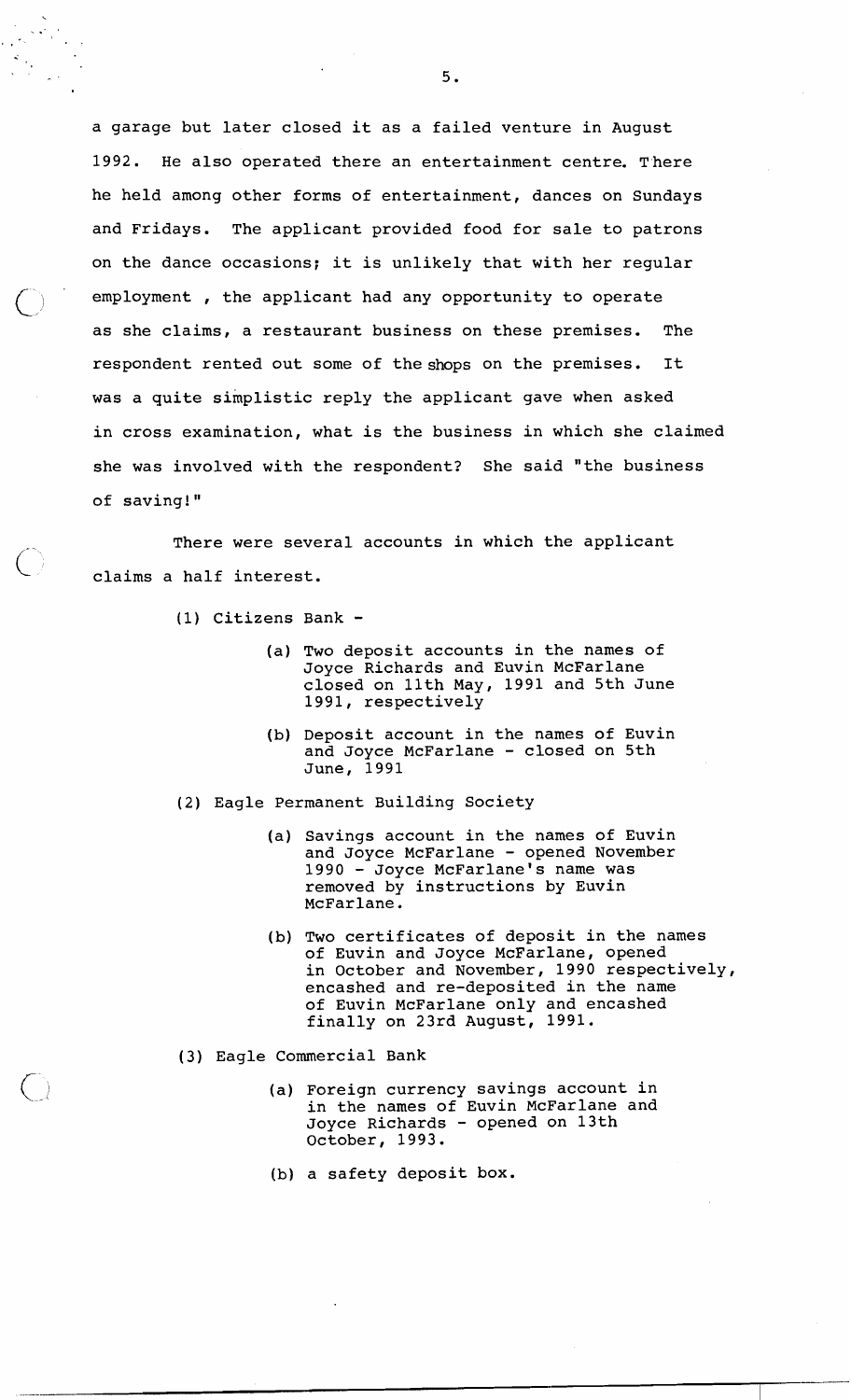(4) Mutual security Bank

A deposit account - the respondent placed the name of the applicant on this account and subsequently removed it.

(5) Victoria Mutual Building Society

A savings account in the names of Euvin and Joyce McFarlane - the applicant had added the name of the respondent to this account.

The respondent said, of these accounts,

- (a)"I opened the accounts mentioned and caused her name (applicant's) to be placed on them. I alone funded these accounts and as far as I can remember my wife has never withdrawn any funds from these accounts. I only put her name on the accounts in case of emergency.
- (b) I had an account at Royal Bank now.. Mutual Security Bank from I was about 18 years old. The safety deposit boxes are empty of any valuables, I have the keys to the ....boxes. My wife has never been in any of them as they are mine..... I kept my papers and my jewellery in the safety deposit boxes .... my wife has never contributed to the acquisition of any of the assets that I have acquired over the years,

I used my accounts from time to time to lodge money given to me by my clients when I was doing electrical engineering work and as such funds were lodged and withdrawn from time to time." - affidavit of Euvin McFarlane dated 19th July, 1994

(c) ..... I added to her name to my accounts and safety deposit boxes but categorically state that she has never put any money or anything in these accounts or in the boxes."

The applicant stated,

- (a) ". .. the key to the vaults (safety **"...** the key to the vaults (safety<br>deposit boxes) .... are held by the Respondent and I have no access to them." - affidavit of Joyce McFarlane filed 11th January, 1994.
- (b) ..After we got married in 1986 we established joint accounts, and generally lished joint accounts, and generally<br>pooled our resources ... we established joint accounts at the Mutual Security Bank ... the Victoria Mutual Building<br>Society.... the Eagle Commercial Bank.. Bank ... the Victoria Mutual Building<br>Society.... the Eagle Commercial Bank..<br>... the Eagle Building Society ... and ... the Eagle Building Society ... an<br>the Citizens Bank ... there were two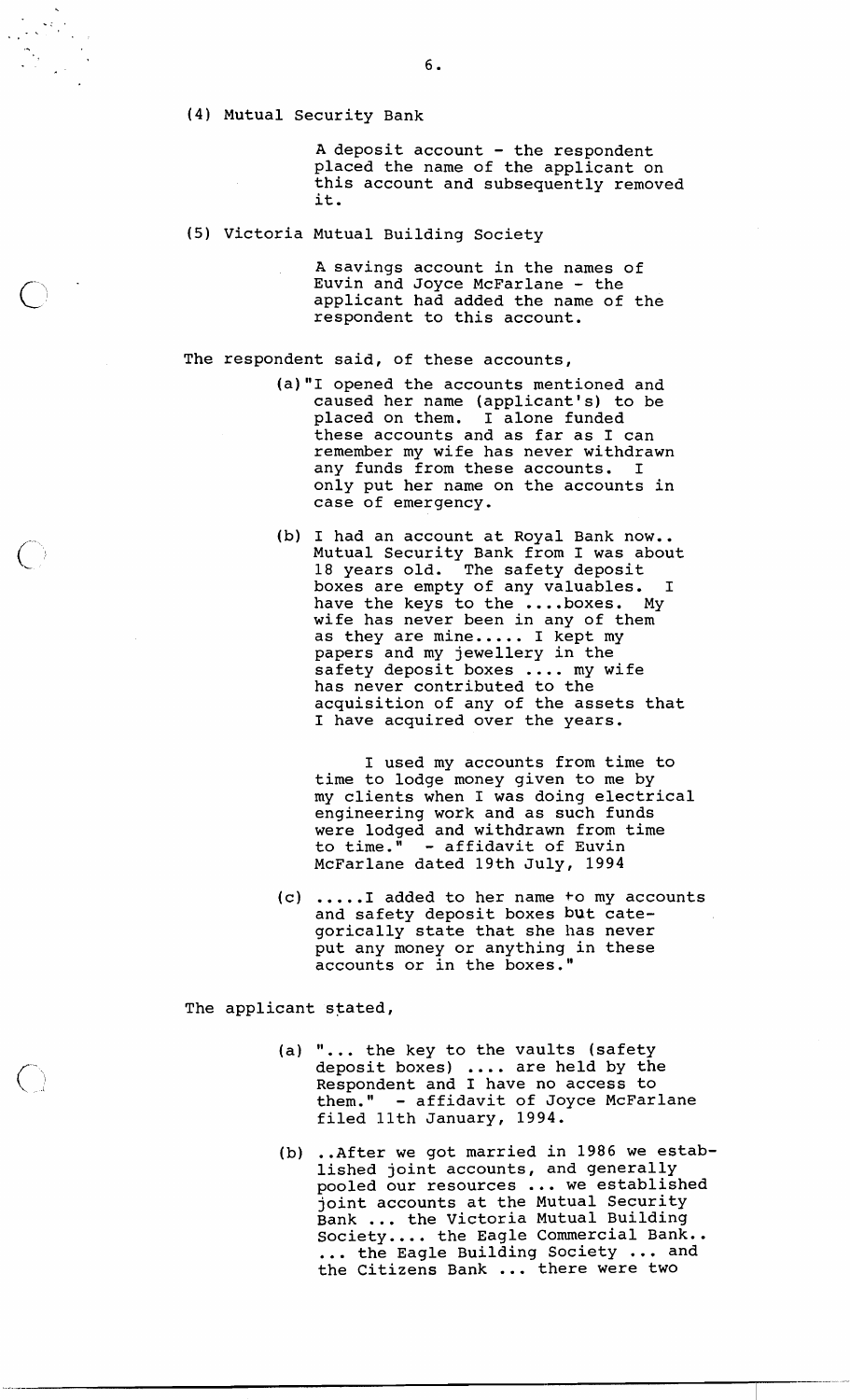safety deposit boxes in our joint names at Eagle Commercial and Mutual Security ... and foreign exchange accounts at Eagle Commercial Bank and Citizens Bank"

(c) ".... I say that the respondent did handle the transactions with regard to the said accounts but some of the amounts deposited did originate from me..... **I1** ; affidavit of Yvonne McFarlane file 16th June, 1995.

However, in answer to counsel for the respondent the applicant said in cross examination,

> a) "I have not lodged any money in the accounts. I gave him money and he said he put it - I always with him -I always went with him - he always saying - he does transaction - putting in and drawing out......

> > I have never lodged money in the accounts. Never did transaction myself."

b) "When I paid household expenses I gave money to respondent to save - it varied, not recall how much. He told me I to look about the household and he would pay the mortgage and light bill and he would save the rest for us."

In answer to a further suggestion that she did not give the respondent any money to save, the applicant said,

> "After spending my income on household, after paying mortgage whatever left he saved! I had an account for myself. save in it. It was for both of us.

I doing my part helping him - he saved. I not remember if I gave him \$1,000 or \$2,000 or \$3,000 per month to save."

On the evidence, I am satisfied that the applicant never deposited nor contributed any moneys to the accounts, joint or otherwise in the names of the parties. On her own admission she did not. On her earnings she did not and could not pay for the household expenses and so relieve the respondent to pay other expenses, such as the mortgage or to save. The funds in the accounts and the safety deposit boxes were provided solely bythe respondent and in some instances by his mother Joyce Richards.

 $7.$ 

 $\sqrt{2}$ 

 $\langle \quad \rangle$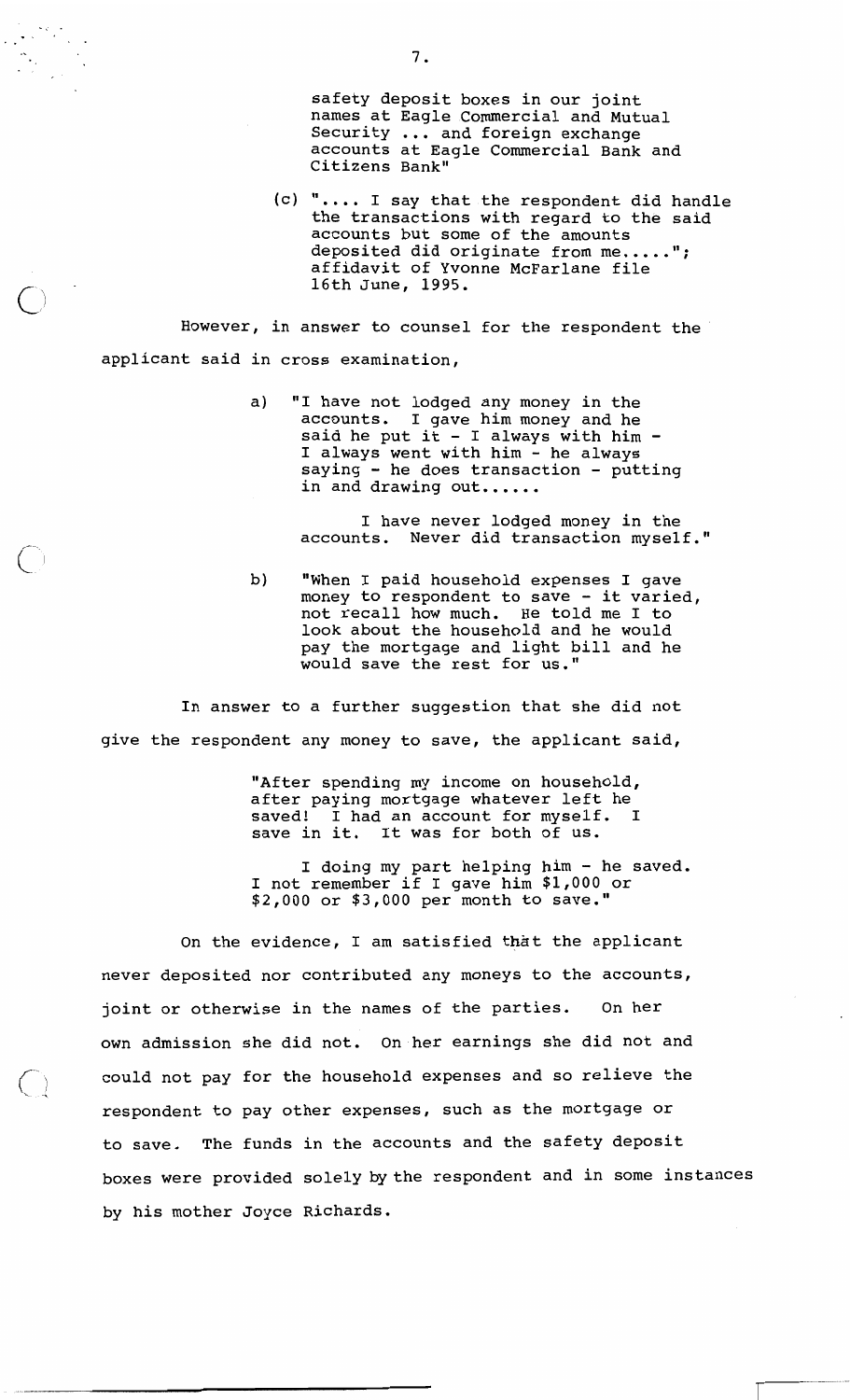The applicant probably did occasionally contribute somewhat to the household expenses, but it was primarily provided for by the respondent. The applicant's contribution was minimal and merely incidental to both parties living together, in a matrimonial unit.

An application under section 16 of the Married Women's Property Act empowers a court to make a simple declaration of the existing rights of the parties; there is no power to vary those existing rights.

Where one spouse buys property it remains his. There is no specific law governing property between spouses and a different law for others. A determination as to the rights of such spouses must be determined by the general legal principles; community of property is unknown to English law- Pettitt vs. **Pettitt [I9701 A.C. 777.** 

In the case where a wife wishes to establish a right to property that is in the name of her husband only - she has to resort to the law of trusts. She may do so by proof that she contributed directly to the initial acquisition of the property, or that she didnot indirectly and there was a common intention that she should share in the beneficial ownership of the property Gissing vs. Gissing **[I9701** 2 All E.R. 780 (H.L.). The law of trust will regard the husband in whose name the property is, to be holding it in trust for the contributing wife, as to a share. The respective shares of the parties in the beneficial interest would still have to be determined.

However where a husband provides the money and purchases property in the name of his wife or transfers it into the name of his wife or into their joint names, he is deemed to have made a gift to her. There is no need to resort to the concept of the presumption of advancement, a concept now regarded as less applicable to modern times, in order to deem it a gift - to the wife. The fact that the property is transferred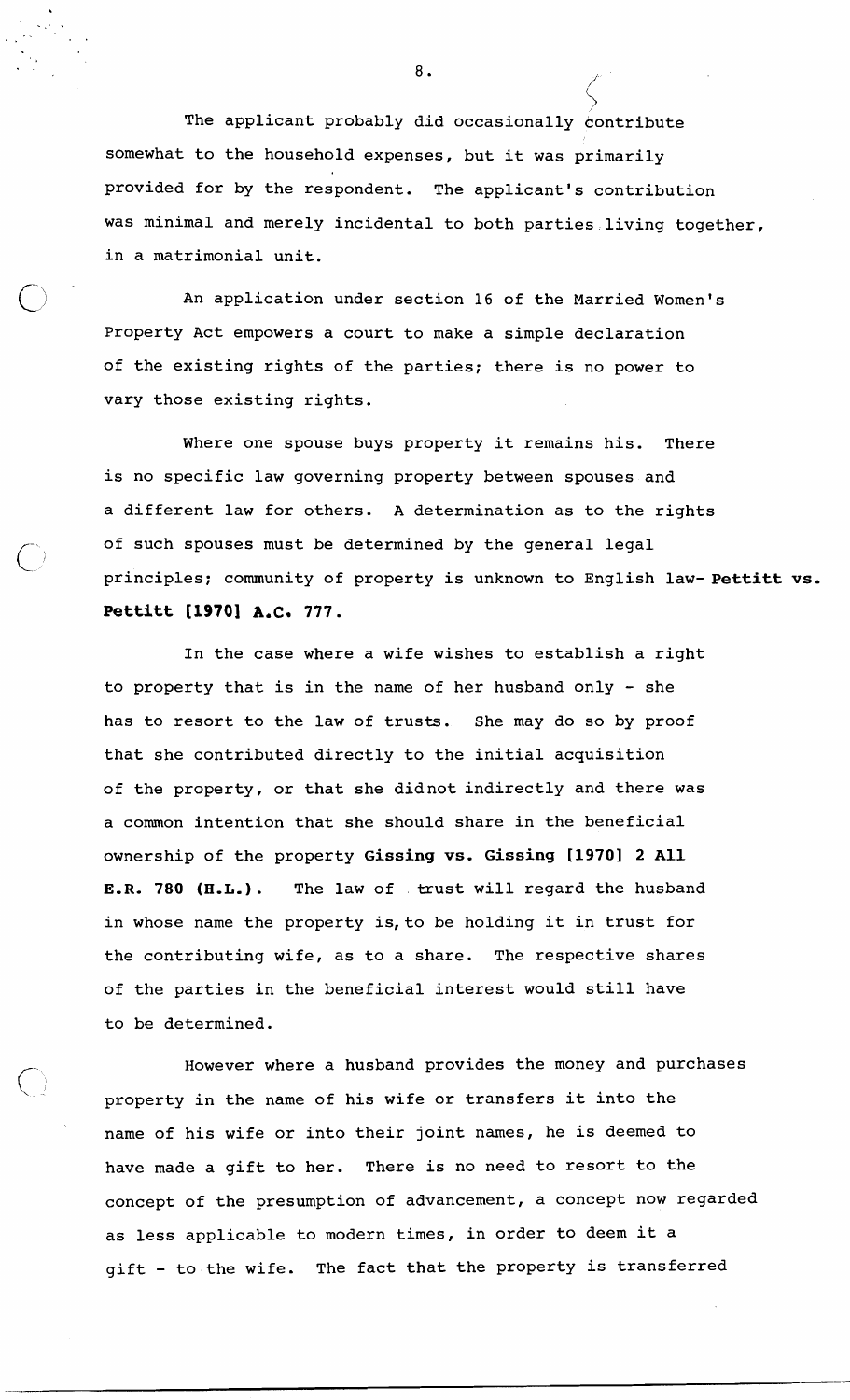into the joint names of the husband and wife means that they own jointly as to the legal estate, but that does not necessary determine the proportion in which they hold as to the beneficial interest; one has to look at the evidence to ascertain the intention of the parties, as to the proportionate ownership of the beneficial interest.

Of the beneficial interest, in circumstances of a transfer of property, Lord Upjohn in Pettitt vs Pettitt, supra, said at page 813,

 $\bigcirc$  j

**I** ,,,, **the beneficial ownership of the property in question must depend upon the agreement of the parties determined at the time of its acquisition. If the property in question is land there must be some lease or conveyance which shows how it was acquired, If that document declares not merely in whom the legal title is to .vest but in whom the beneficial title is to vest that necessarily concludes the question of title as between the spouses for all time........** 

**But the document may be silent as to the beneficial title. The property may be conveyed into the name of one or other or into the names of both spouses jointly in which case par01 evidence is admissible as to the beneficial ownership that was intended by them at the time of acquisition and if, as very frequently happens as between husband and wife, such evidence is not forthcoming, the court may be able to draw an inference as to their intentions from their conduct. If there is no such available evidence then what one called presumptions come into play. They have been criticised as being out of touch with the realities of today but when properly understood and properly applied to the circumstances of today I remain of opinion that they remain as useful as ever in solving questions of title.** ..... **in the absence of all other evidence if property is conveyed into the name of one spouse at law it will operate to convey also the beneficial interest and if conveyed to the spouses jointly that operates to convey the beneficial interest in the spouses jointly, i.e. with benefit of survivorship, but it is seldom that this will be determinative."** 

The resulting trust that arises when one purchases property and conveys it into the name of another or into joint names and that other does not contribute to its purchase, may be rebutted by evidence to the contrary. Where the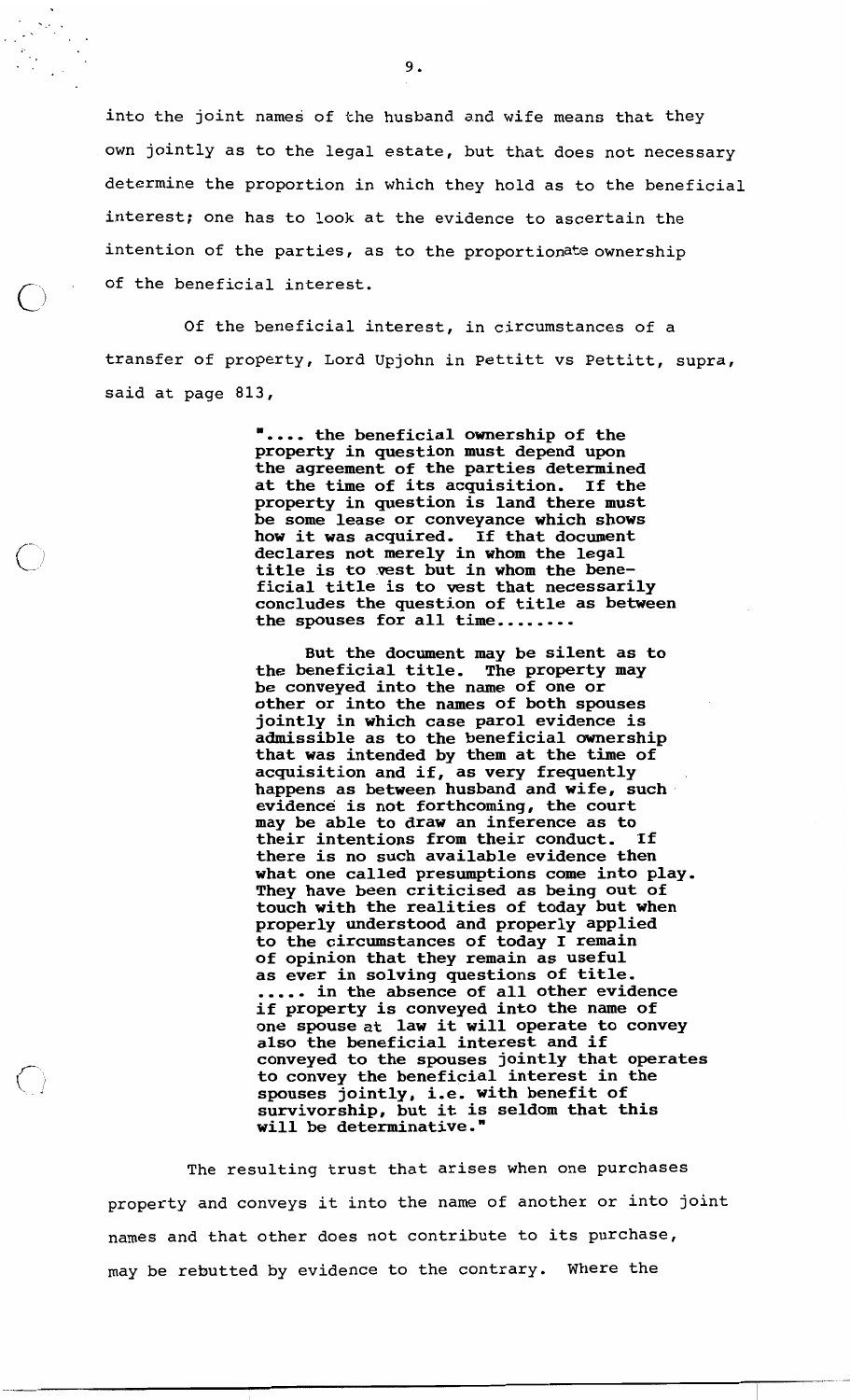evidence exists that that other to whom the property was conveyed, is a wife or a child, the presumption of the resulting trust is regarded as rebutted, and a gift is presumed. See the dicta of Lord Upjohn in Pettitt vs Pettitt, supra, (at page 814), in respect of the resulting trust which arises in favour of the person who advances the purchase money for property where the nominee is the wife or a child, at page 814,

> **"The remarks of Eyre C.B. (in Dyer v Dyer (1788) 2 Cox Ex. Cas 92) in relation to a child being a nominee are equally applicable to the case where a wife is the nominee. Though normally referred to as a presumption of advancement, it is no more than a circumstance of evidence which may rebut the presumption of resulting trust,** "

## **and at page, 815,**

**"...in the absence of all evidence, if a husband puts property into his wife's name he intends it to be a gift to her, but if he puts it into joint names, then (in the absence of all other evidence) the presumption is the same as a joint beneficial tenancy."** 

However, as a general rule, a conveyance of a house into joint names does not necessarily mean equal shares - Bernard vs. Josephs [1982] 3 All ER 162 per Lord Denning at page 168.

This principe applies also to money in a joint account in the joint names of husband and wife. If the husband is the sole contributor to the joint account the money belongs to him, but the wife has a joint beneficial interest and may draw money from the said account. Whatever money each party draws for personal use belongs to him. However, the beneficial interest that arises in favour of the wife, is rebutted if the evidence shows that the wife's name was placed on the account for a limited purpose.

If both husband and wife contribute to the joint account, each has the right for his personal use to withdraw money from the said account which is regarded as jointly owned by them. If, the intention of the parties was to "pool their resources" for investment or for their savings, and money is withdrawn and invested or used for the purchase of property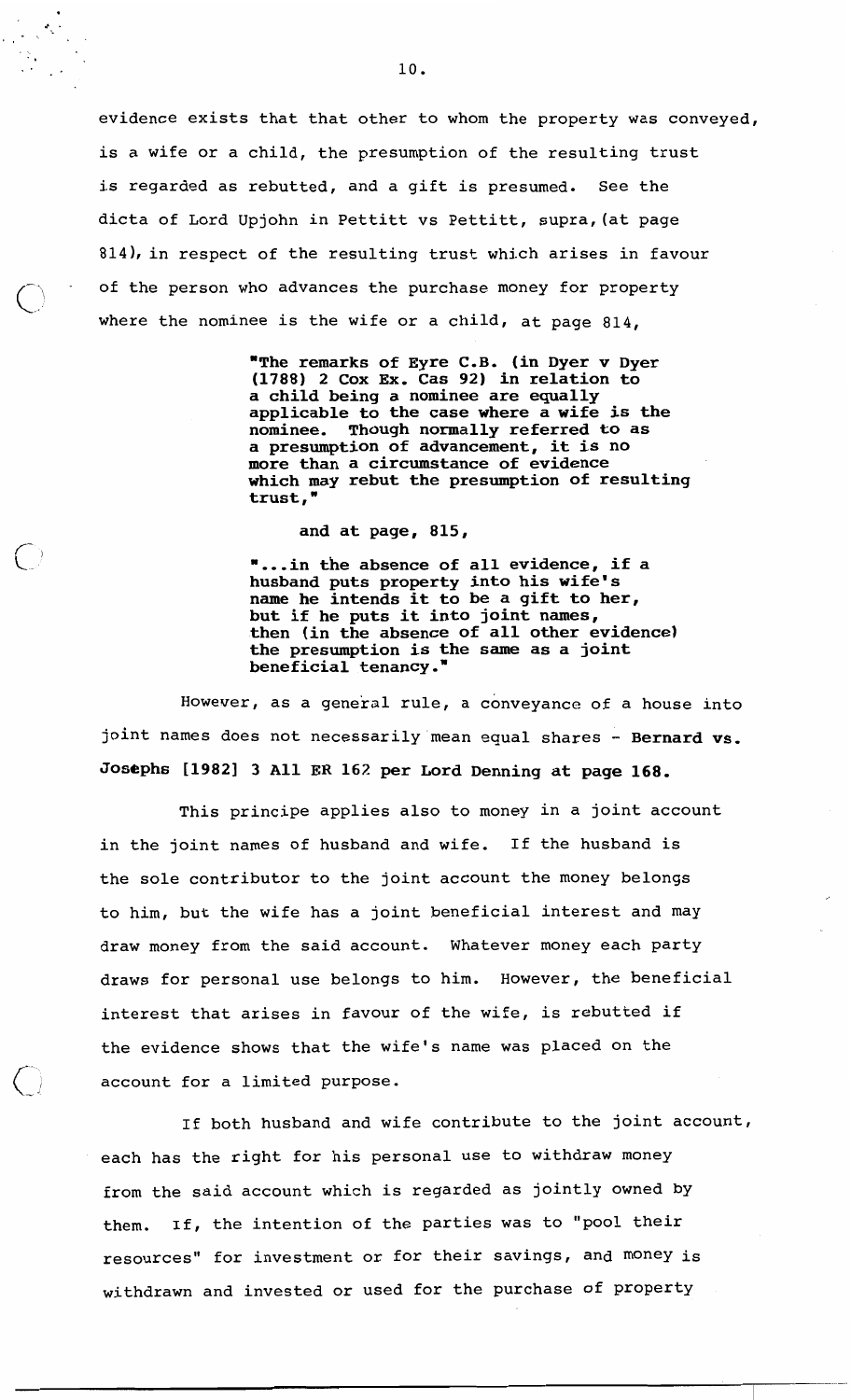such investment or property resulting would generally be regarded as joint investment or joint property.

In National Provincial Bank Ltd. v Bishop et al [1965] 1 All ER 249, Stamp J held that where money is placed in a joint account in the names of husband and wife, each may withdraw therefrom for his own benefit or for the benefit of both and any investment made with money so drawn from the account belongs to the person in whose name it is placed. This does not apply where the account is intended or kept for a specific purpose.

However in Jones v Maynard [19511 1 All **ER** 802, the incomes of both husband and wife were paid into the husband's account, by their agreement; they both drew from the said account for their personal use and for investments as "our savings." It was held that their intention was to create a pool of their resources in the joint account. Therefore the wife was entitled to one half of the investments and one half of the balance in the account.

Lord Denning in Heseltine vs. Heseltine [1971] 1 All **ER** 952, said, at page 956,

**T...** there are .... cases where one .... party provides all the money in the joint account and it is only opened and used as a matter of convenience of administration. In such cases, if the marriage breaks down, the monies belong to the one who<br>provided them. So do any investments So do any investments made with that money.

It was held that the money in the joint account was the wife's. It had been used to purchase houses, which were therefore to be held by the husband in trust for the wife.

**3** .,

In Azan v. Azan SCCA No. 53/87 dated **22nd** July 1988, the Court of Appeal, relying on Re: Bishop, supra, and Heseltine vs. Heseltine supra; found that the shares purchased in the name of the husband/applicant, with money drawn from a joint account containing funds provided by the husband/applicant solely, and from which the wife respondent drew by permission, belonged to the husband solely.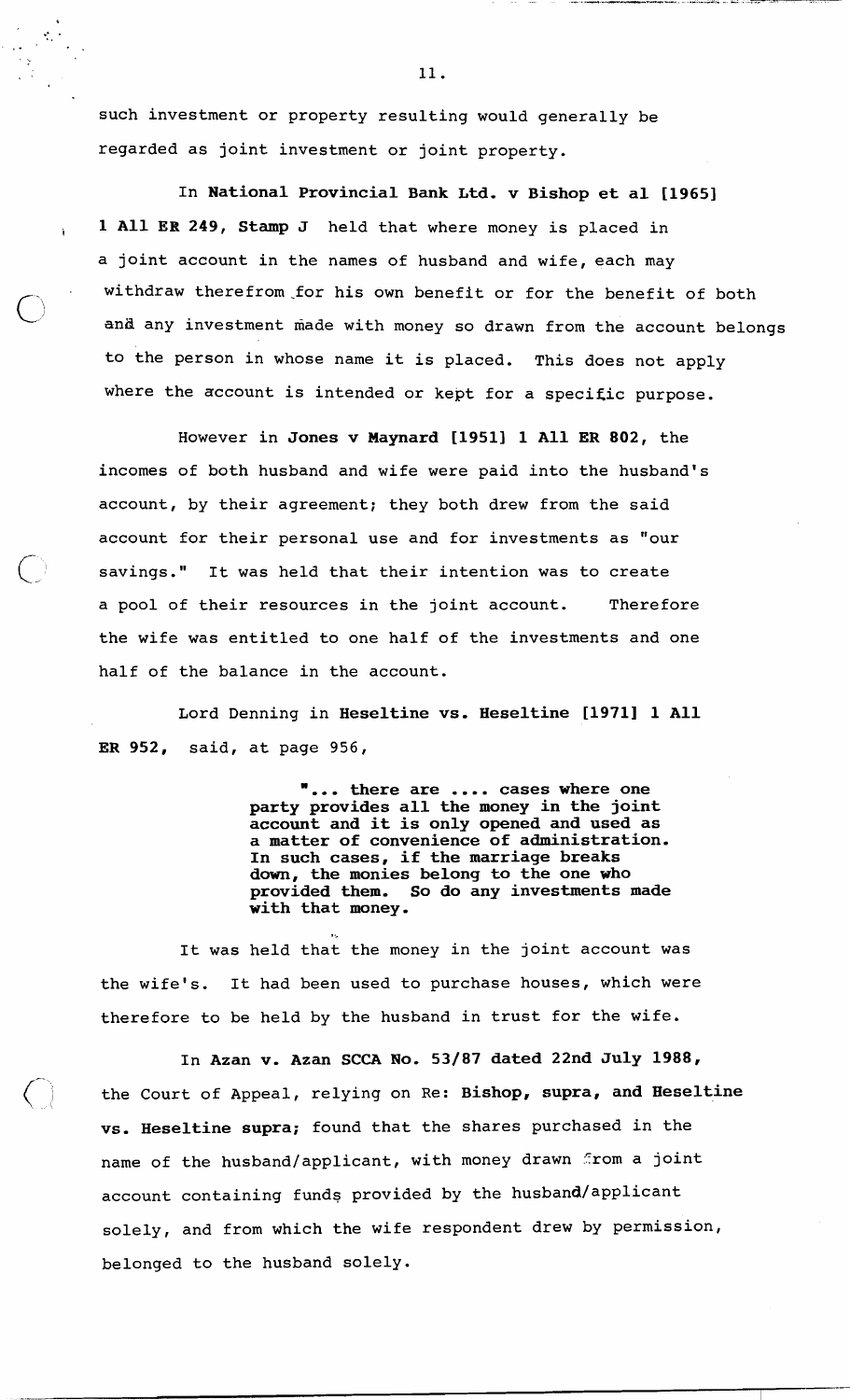In the instant case, the applicant lodged no money, on her own admission, to any of the said accounts. She said in evidence "He (husband) said he was saving for both of us." This was however denied. She had no access to and so had no right. or permission to withdraw funds from the accounts. When the respondent placed the applicant's name on his accounts, he did so as a mere convenience, and for a limited purpose and not with any intention to allow her any access to the said funds, which were provided solely by him. Removing her name was the manifestation of his conduct that he never intended that the applicant have any interest in the said accounts. The applicant is not entitled to any interest in the said accounts nor in the contents of the safety deposit boxes, see **Azan** vs. **Azan,** supra.

The respondent bought premises at Constant Spring Mews in 1980; no interest arises therein in favour of the applicant, who quite misleadingly, sought to establish a claim to its proceeds of sale. She said in her affidavit filed on 16th June, 1995,

> "I do not know what the respondent did with the proceeds of sale of our apartment." (Emphasis added.)

The applicant's name was placed on the title of premises at 'Fort George Crescent and Melody Drive, by the respondent "by way of gift". She thereby became entitled as a joint tenant of the legal estate and a joint tenant, as to the beneficial interest. However, the transfer is silent as to the extent of her beneficial interest in the said properties. One therefore has to look at the conduct of the parties as borne out by the evidence to see if there is any inference that can be drawn to determine the extent of the share of the applicant. The respondent's claim that he was coerced and in order to avoid further "nagging" by the applicant, he placed her name on the respective titles, is insufficient, in law, to amount to duress or unlawful pressure to the degree to vitiate the transfer. He chose to transfer the said properties into the names of the applicant and himself, voluntarily, to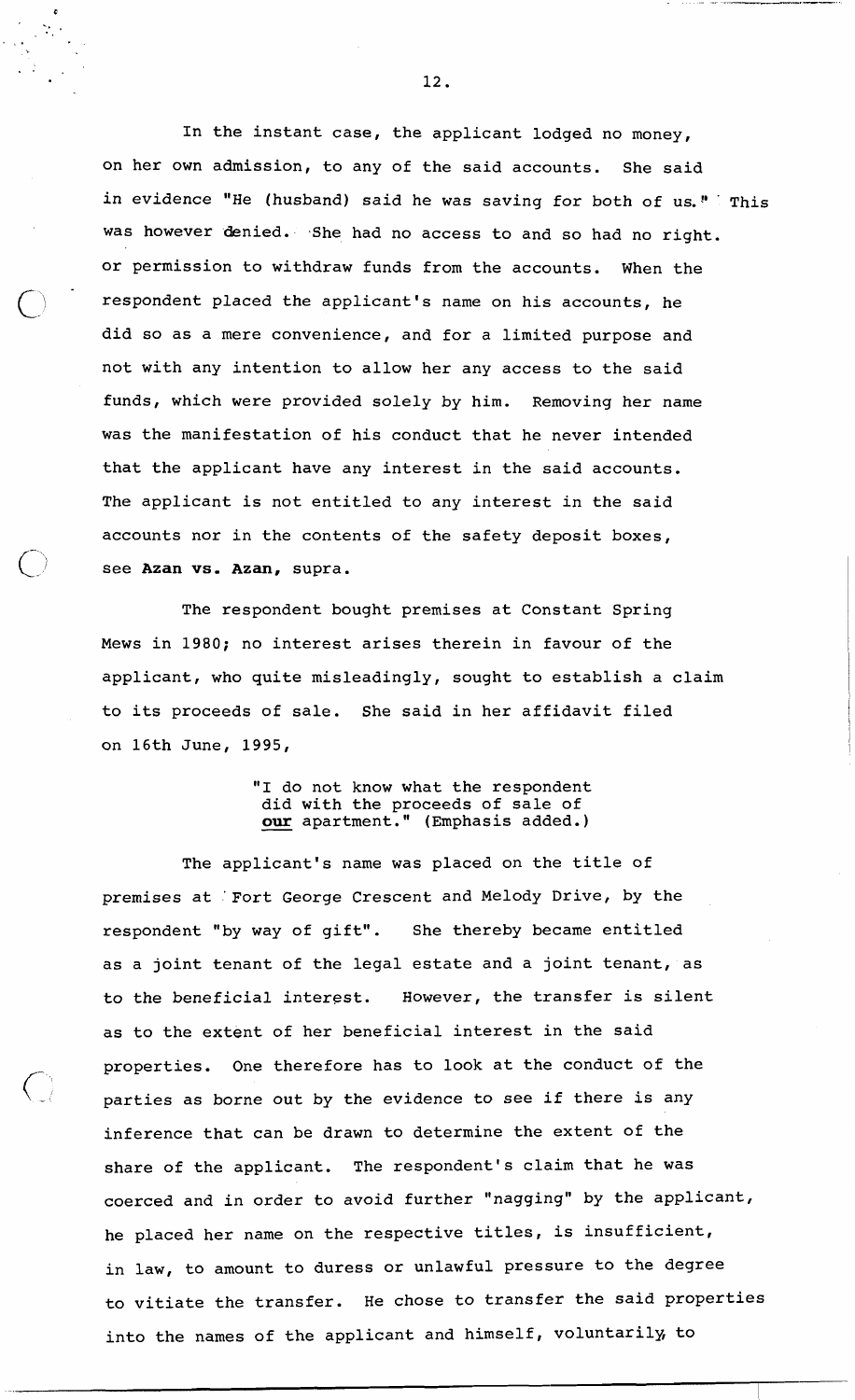appease his importuning wife - see Barton vs. Armstrong et al [1976] A.C. 104. It was a valid voluntary gift.

There was no contribution by the applicant towards the purchases, nor were the said two premises purchased from a common fund or from "pooled resources." The latter term was used by the applicant in her affidavits and oral evidence with an uncommon regularity. It was unjustified on the evidence tendered.

 $\bigcirc$ 

Where there is an agreement or from the evidence the intention of the parties as to the respective shares is manifest, the court will pay due regard to it. The court has a duty, in the absence of a clear intention, to ascertain if any inference can be drawn from the evidence, of such intention. Difficulty in evaluation the share, does not inevitably oblige a court to resort to the maxim "equality is equity", and declare the entitlement to be equal - Gissing vs. Gissing, supra.

Conveyance into joint names does not necessarily mean equal shares in the beneficial interest - Bernard vs. Josephs [1982] 3 All ER 162.

**As** to the approach of the court in determining the share in the beneficial interest of a contributing spouse, whose name was not on the title of the matrimonial home, Lord Diplock, in Gissing vs. Gissing, supra, at page 792, said;

> "... if the court is satisfied that it was the common intention of both spouses that the contributing wife should have a share in the beneficial interest ... the court in the exercise of its equitable interest would not permit the husband  $\tilde{\textbf{in}}$  whom the legal estate was vested... to take the whole beneficial interest merely because ... there had been no express agreement<br>as to how her share in it was to be quantified... because ... there had been no express agreement<br>as to how her share in it was to be quantified...<br>the court must first do its best to discover from the conduct of the spouses, whether any inference can reasonably be drawn ... about inference can reasonably be drawn ... about<br>the amount of the share of the contributing spouse.... even though that understanding was never expressly stated by one spouse to the other or even conciously formulated in words by either of them independently. It is only if no such inference can be drawn that the court is driven to apply as a rule of law, and not as an inference of fact, the of law, and not as an interence of race, the the beneficial interest belongs to the spouses in equal shares".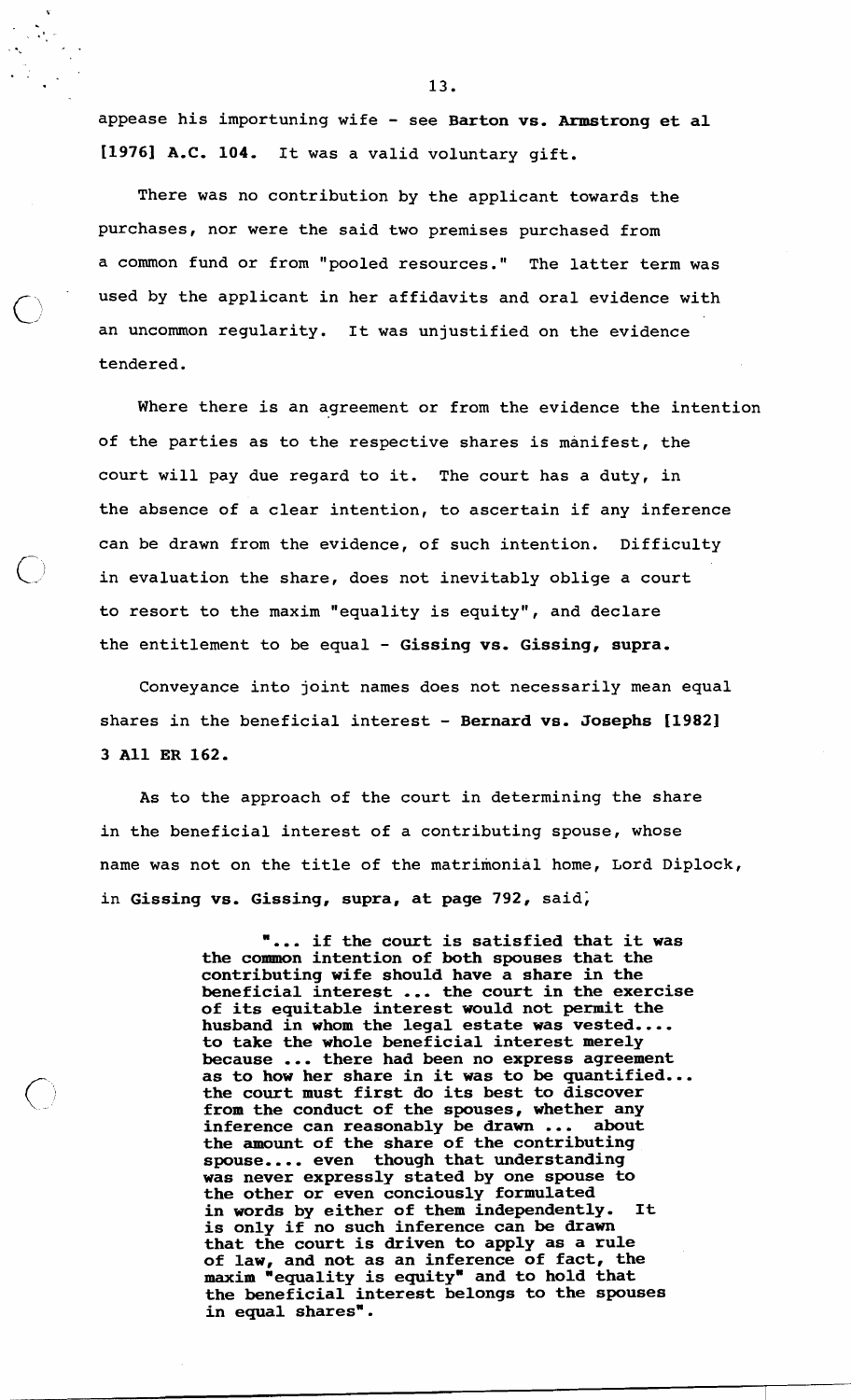In the instant case, although the applicant's name is on the title there was no express agreement between the parties nor any document declaring the applicant's share in the beneficial interest in the properties. The applicant was not a contributing spouse to, either the acquisition of the properties, or the accounts or the mortgage payments.<br>However her name was on the title as a joint tenant. The However her name was on the title as a joint tenant. conduct of the respondent towards the applicant in respect of the said accounts was that, despite her name being jointly included, she should have no access, nor interest in them. By placing the applicant's name on the titles to 31A Fort George Crescent and 20 Melody Drive, the respondent cannot maintain that she had no interest in them. But inferentially, as with the accounts, she has an interest in each, albeit, no clear indication of the quantum of her share. Although joint names in the legal estate does not necesarrily mean equal shares in the beneficial interest, the instant case is based on an outright gift by the respondent to the applicant. There is no element of contribution to provide evidence of the qualification of the respective share. Nor is there any reservation or limiting factor pertaining to the said gift. In the circumstances of this case the reasonable inference is that the respondent intended that the applicant have an equal share in the beneficial interest.

There is some evidence that the household expenses in 1984 to 1985 was \$1,000 - \$1,500. The applicant stated in cross examination, of this expenditure,

> "In  $1984$  -  $1985$  I not know that the expenses for household not cost more than  $$1,000 - $1,500 - that I now$ know as I not know what I spent."

The applicant stated earlier, that,

"Expenses he and I used to pay in 1984 on food - I cannot remember - about \$400.00."

Her contribution therefore to food, even assuming it was one half of \$400, would be decidely less than one

14.

 $\overline{c}$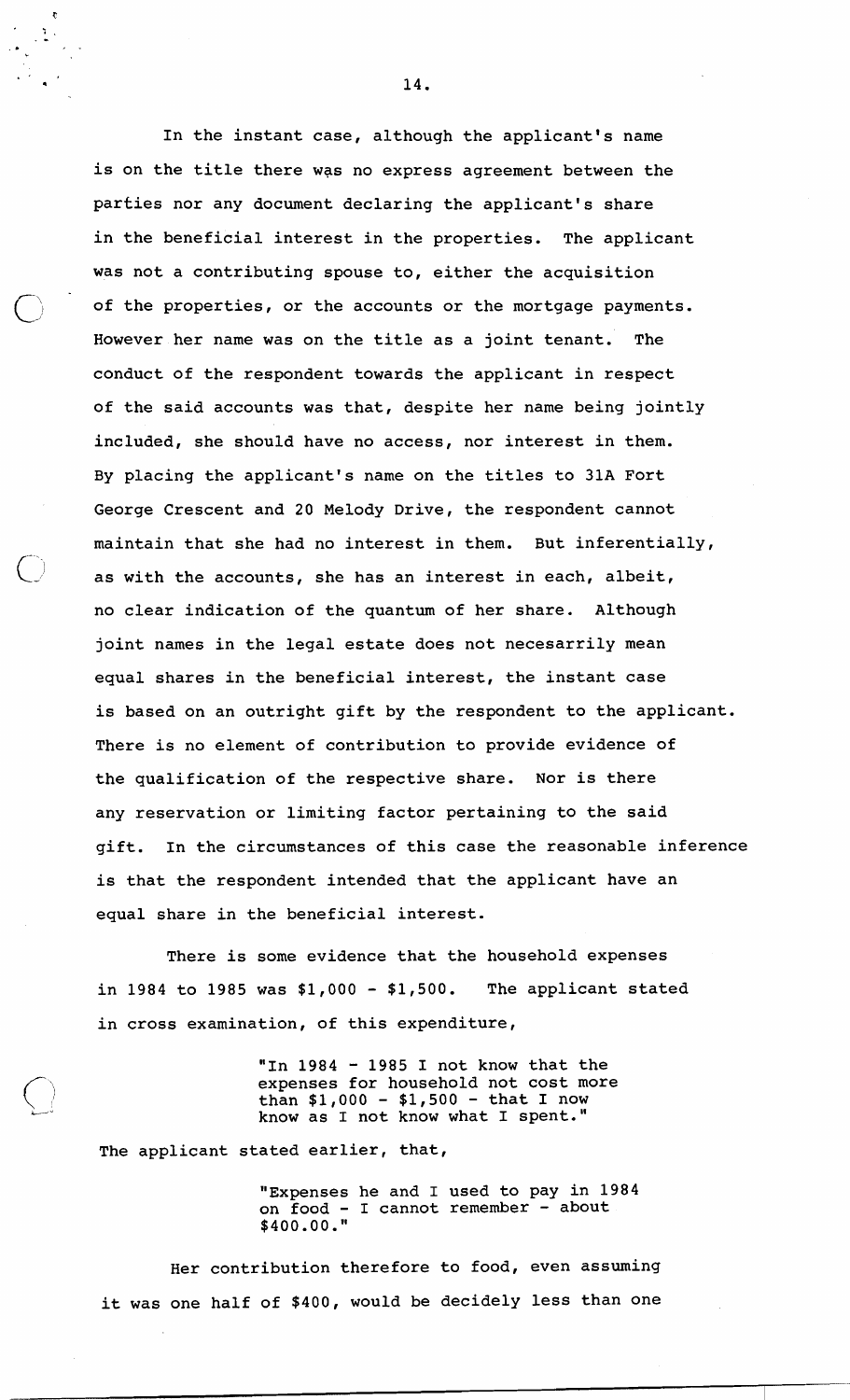of the overall household expenses. I hold that a fair and reasonable share in each of the said properties to the applicant is one-half; the beneficial interest of the applicant is declared to be a one-half interest. The applicant admitted that the respondent gave her money from time to time for household expenses. She did not by any means relieve the respondent of such expenses. She cannot be seen as facilitating his payment of the mortgage expenses.

The respondent alone paid the mortgage on the properties.

In respect of 20 Melody Drive, the respondent paid off a mortgage of \$414,873.07 on 7th July, 1993.

In September of 1988, the premises at 31A Fort George DFive was damaged by hurricane Gilbert. The respondent obtained a loan of \$620,000 from his sister for repairs, see document dated 2nd January, 1989. In addition, the respondent paid off on 31st December, 1993 a sum of \$806,198.36, being the mortgage outstanding on the said property.

The applicant made no payment towards the reduction of the mortgage debts.

In order to achieve an equitable sharing of the said properties, the applicant's share in each property must be reduced by one-half of all mortgage moneys including interest and charges paid by the respondent, in respect of the respective property. In respect of the property at Fort George Crescent, her share must be further reduced by one-half of \$620,000 being the amount of the loan to be repaid, to the respondent's sister.

Accordingly, it is hereby declared that,

- (1) the applicant and the respondent is each entitled, 50% in each of the properties, 31A Fort George Drive and 20 Melody Drivesubject to the equitable accounting as to deductions from the applicant's share, that is deductions of 50% of all mortgage payments and on the Fort George property 50% of the said loan from the respondent's sister.
- (2) the applicant is not entitled to any interest in the several bank and building society accounts, as claimed.